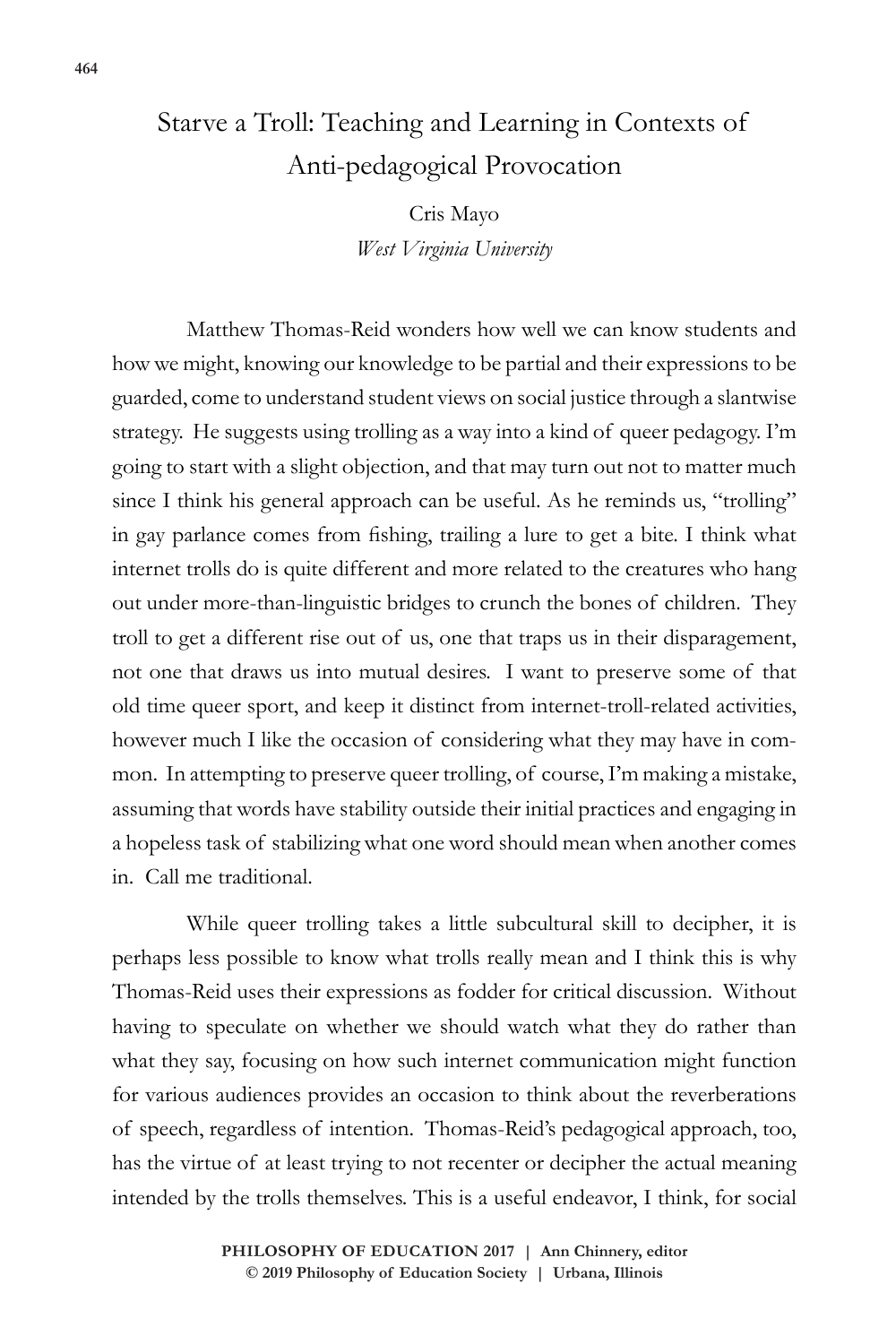justice classrooms and actually a fairly reasonable approach to thinking about teaching about any communication. We're interested, maybe, in intention, but we might have an easier time, in some respects, to talk about reception, audience, and interpretation, pushing students to think what it might be like to experience utterances from the fragmentary perspectives of various others.

I think about this problem quite a lot. When young men troll, not in the traditional sense, our LGBTQ+ Center, walking the perimeter, not talking to anyone and walking out quietly, I think Thomas-Reid has a point: they look so much like men cruising parks. The difference is that they do it when no one is there and when they think no one is watching. I wonder (because I am watching), are they trying out the possibility of being in the space? I walk into view and I talk to them but they don't turn their heads, they don't stop their walk around the perimeter. I think, are they being hazed by a fraternity or doing some kind of stunt for a conservative group? I don't know, they don't respond to words, they don't turn around if I talk to them as they leave the hallway, they don't come back. Are they trolls? I don't know. I always offer cookies, just in case there was something about the invitation to go down and mess with the LGBTQ+ Center that seemed attractive for more than one reason or that provided some ambivalent or ambiguous motivation. We got a sensor that rings when someone walks in. This odd trolling/cruising/casing has stopped.

These irksome meddlers may be like internet trolls: they may be trying to get a rise out of us. Provocation may be their only purpose, it's hard to tell. Gay trolling was meant to covertly find others, have sex, or create community. Internet trolling, whatever else it may mean, wants to start a fight against a perceived normalization of socially-just communication. Their disruptions, whether nasty in their curiosity, smug in their irksomeness, or even earnest in their hope to reclaim invective, feel like a push back against queer and other interventions. So while they may be hyperbolic and disruptive, their excessively normative stance is not queer. Not all disruption is queer — queering requires upsetting an actual normalized formation, and since social justice ideals have yet to be stably normalized (witness how quickly some aspects of social justice can be dismantled), internet trolls are not queer. I do appreciate the lengths to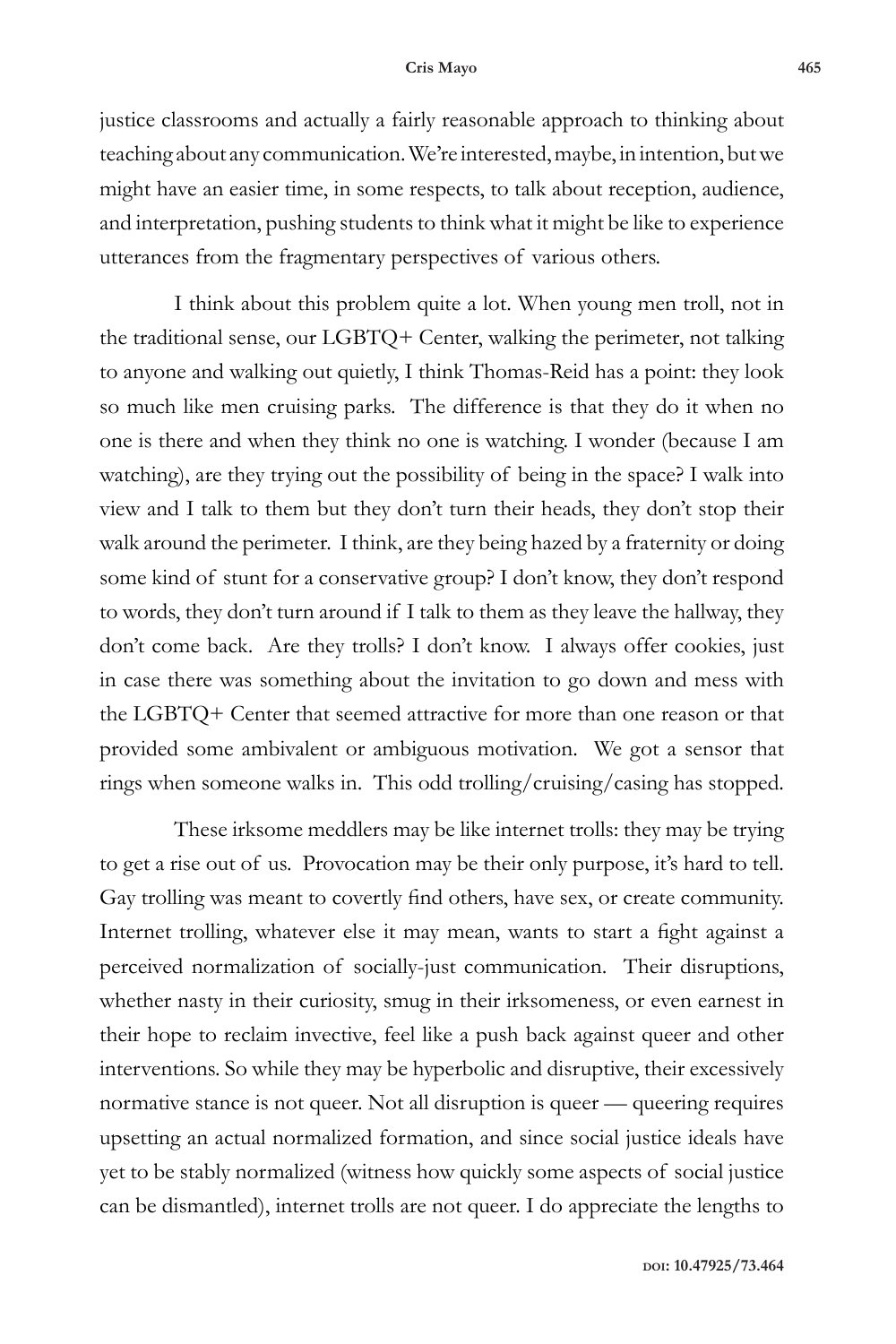which Thomas-Reid has gone to explain the longstanding queer uses of trolling, and I think maybe, that's what we do back: try to find ways into what may now seem like disreputable advocacy positions and to do so in ways that keeps their edge aimed against structural inequalities.

However excessively (which may seem queer) internet trolls refuse social justice claims and terms, they are not forwarding a conversation or even trying to teach. Their provocations do not intend to insert difference into stabilized concepts nor do they intend to start conversations. Trolls begin encounters that are intended to stymie not incite response. Trolls, generally, cannot actually be answered at all and certainly their provocations that have no particular desire beyond, perhaps, incendiary response from their targets that will then create the conditions for the troll normative center to respond, "See, they can't control their anger. Tut, tut."

There are differences, of course, between utterances that provoke double-binding responses and internet trolling that disperses fake news, fake feeling, or just garden variety racism, xenophobia, misogyny, transphobia, whatever in the midst of otherwise fairly reasonable back and forths. I don't think they so much remind us of what people are "really" thinking but rather remind us that people do not actually want us to be thinking and talking together. Trolls do not want to teach and they do not want people to learn from one another. I think Thomas-Reid is right to want to use these in classrooms, but I would aim not so much at what the internet trolls "really" think, but at what the effect is of what they're doing, which is aiming to stop conversation.

Trolls, too, are likely trying to push the line of moderation in a more conservative direction, pushing what would have been, one hopes, unthinkable invective into thoughtful conversation. Most of us have been through troll encounters and know well enough not to feed them. They become the broken windows of our internet experience. It is depressing that someone feels they must break windows but we know that expanding police powers is not going to stop them and that if we do expand those police powers, the terrorists have already won and so on.